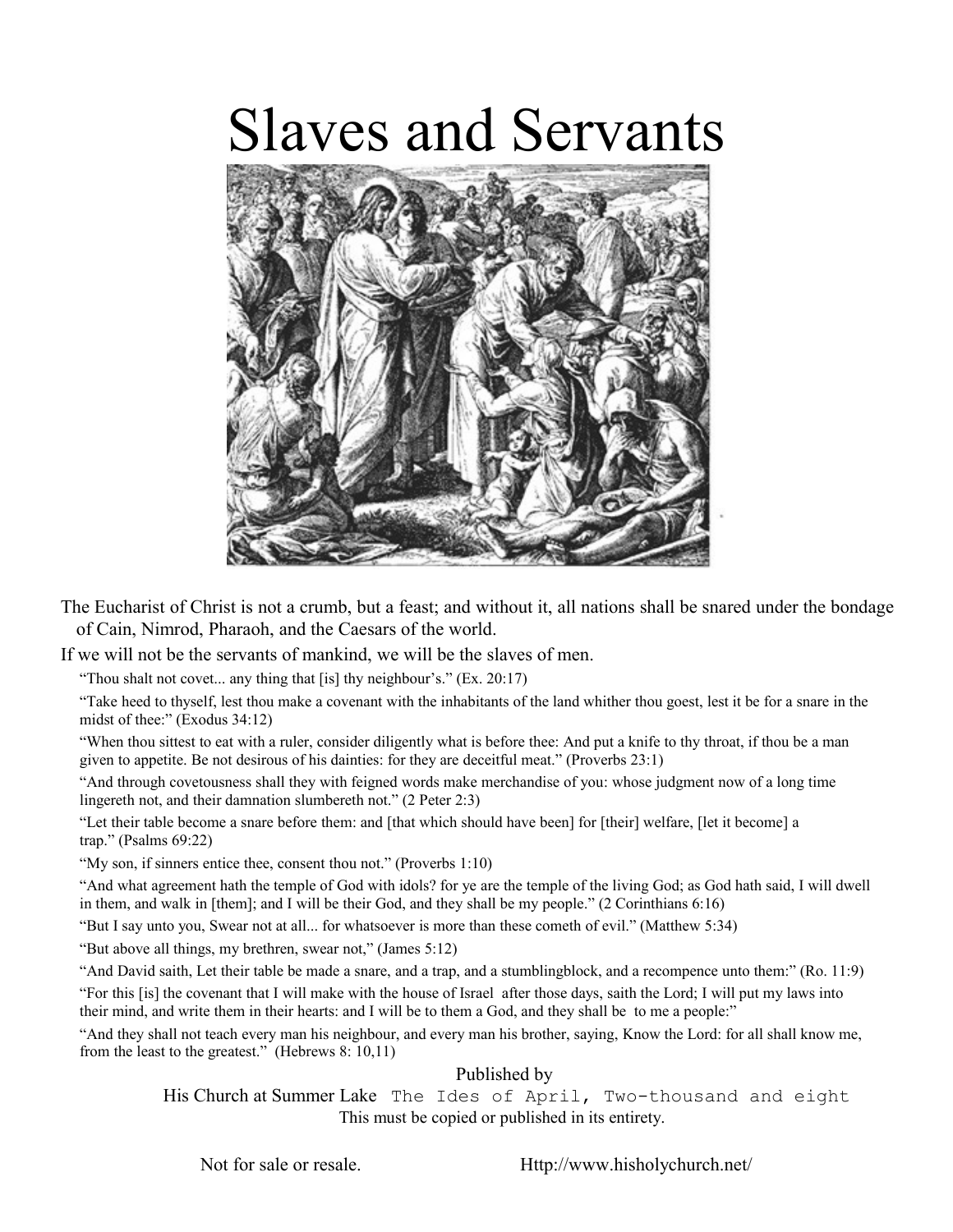**A brief look at Romans 13** before we begin, for those who have not yet read the Church's essay on these controversial verses:

"Let every soul be subject unto the higher powers. For there is no power but of God: the powers that be are ordained of God." Romans 13:1

This statement by Paul is very true, but the common understanding that God desires men to be subject to the will of other men is false. What Paul is clearly saying with an honest reading of the Greek text is:

"Let every soul be subject unto the higher *liberty*. For there is no *liberty* but of God: the *liberties* that be are ordained of God. Whosoever therefore resisteth (opposes) the *liberty*, resisteth (opposes) the ordinance of God: and they that resist shall receive to themselves damnation. For rulers are not a terror to good works, but to the evil. Wilt thou then not be afraid of the *liberty*? Do that which is good, and thou shalt have praise of the same." Romans 13: 1,3

This rendering of the text is unquestionably correct, too, despite the fact that it seems to contradict the interpretation often applied Romans. There are many words that can be translated *power*, but the word used by Paul in Romans is *exousia*. It means specifically "power of choice, liberty of doing as one pleases."<sup>[1](#page-1-0)</sup> The same Greek word is even translated "liberty" in 1Corinthians 8:9 and "right" in both Hebrews 13:10 and Revelations 22:14.

Aristotle actually exemplifies *exousia's* use in the statement, "The right (exousia) to do anything one wishes..."[2](#page-1-1) *Liberty* is a *power* and a *right* endowed by God to every man. The translation in the King James Version is not incorrect, though interpretations of it may be flawed.

The reference in verse three that "rulers are not a terror to good works, but to the evil" is also true. That does not mean that God desires men to rule over men. If we recall the bondage of Egypt, where men were subject to the rule of Pharaoh and forced by law to pay 20 percent of their income to Pharaoh,<sup>[3](#page-1-2)</sup> this was a direct result of the evil deed of abusing and selling their own brother into slavery.<sup>[4](#page-1-3)</sup>

When the *voice of the people* of Israel cried out for a commander in Chief to fight their battles<sup>[5](#page-1-4)</sup> for them, God called it a *rejection* of Him.<sup>[6](#page-1-5)</sup> God was specific in His description of the multitude of problems that would befall men who made such a wicked and foolish choice.<sup>[7](#page-1-6)</sup>

Prophecy comes true when men fail to seek the Kingdom of God and His righteousness. The power of God's precepts and the consequences for their neglect are inescapable. The consequence is predictable, too.

"And ye shall cry out in that day because of your king which ye shall have chosen you; and the LORD will not hear you in that day." 1 Samuel 8:18

When Saul *foolishly*<sup>[8](#page-1-7)</sup> forced the sacrifice of the people(taxed), his kingdom was doomed. When David *foolishly* numbered the young men of Israel for the draft, he repented.<sup>[9](#page-1-8)</sup> When Solomon and his son oppressed

<span id="page-1-0"></span><sup>1</sup> Hebrew-English and Greek-English Lexicons, OnlineBible.com

<span id="page-1-1"></span><sup>2</sup> *Lawmakers and Ordinary People in Aristotle*, by Paul Bullen (1996)<http://paul.bullen.com/BullenLawmakers.html> (VI. 4.1318b38-1319a4)

<span id="page-1-2"></span><sup>3</sup> Genesis 47:24 And it shall come to pass in the increase, that ye shall give the fifth [part] unto Pharaoh, and four parts shall be your own...

<span id="page-1-3"></span><sup>4</sup> Acts 7:9 "And the patriarchs, moved with envy, sold Joseph into Egypt: but God was with him,"

<span id="page-1-4"></span><sup>5</sup> 1 Samuel 8:20 "That we also may be like all the nations; and that our king may judge us, and go out before us, and fight our battles."

<span id="page-1-5"></span><sup>6</sup> 1 Samuel 8:7 "And the LORD said unto Samuel, Hearken unto the voice of the people in all that they say unto thee: for they have not rejected thee, but they have rejected me, that I should not reign over them."

<span id="page-1-6"></span><sup>7</sup> 1 Samuel 8:11-17 "... He will take your sons... your daughters ... your fields... even the best ... And he will take... take... and ... take."

<span id="page-1-7"></span><sup>8</sup> 1 Samuel 13:13 "And Samuel said to Saul, Thou hast done foolishly: thou hast not kept the commandment of the LORD thy God, which he commanded thee: for now would the LORD have established thy kingdom upon Israel for ever."

<span id="page-1-8"></span><sup>9</sup> 2 Samuel 24:10 "... he had numbered the people. And David said unto the LORD, I have sinned greatly in that I have done: ... for I have done very foolishly." See also 1 Chronicles 21:17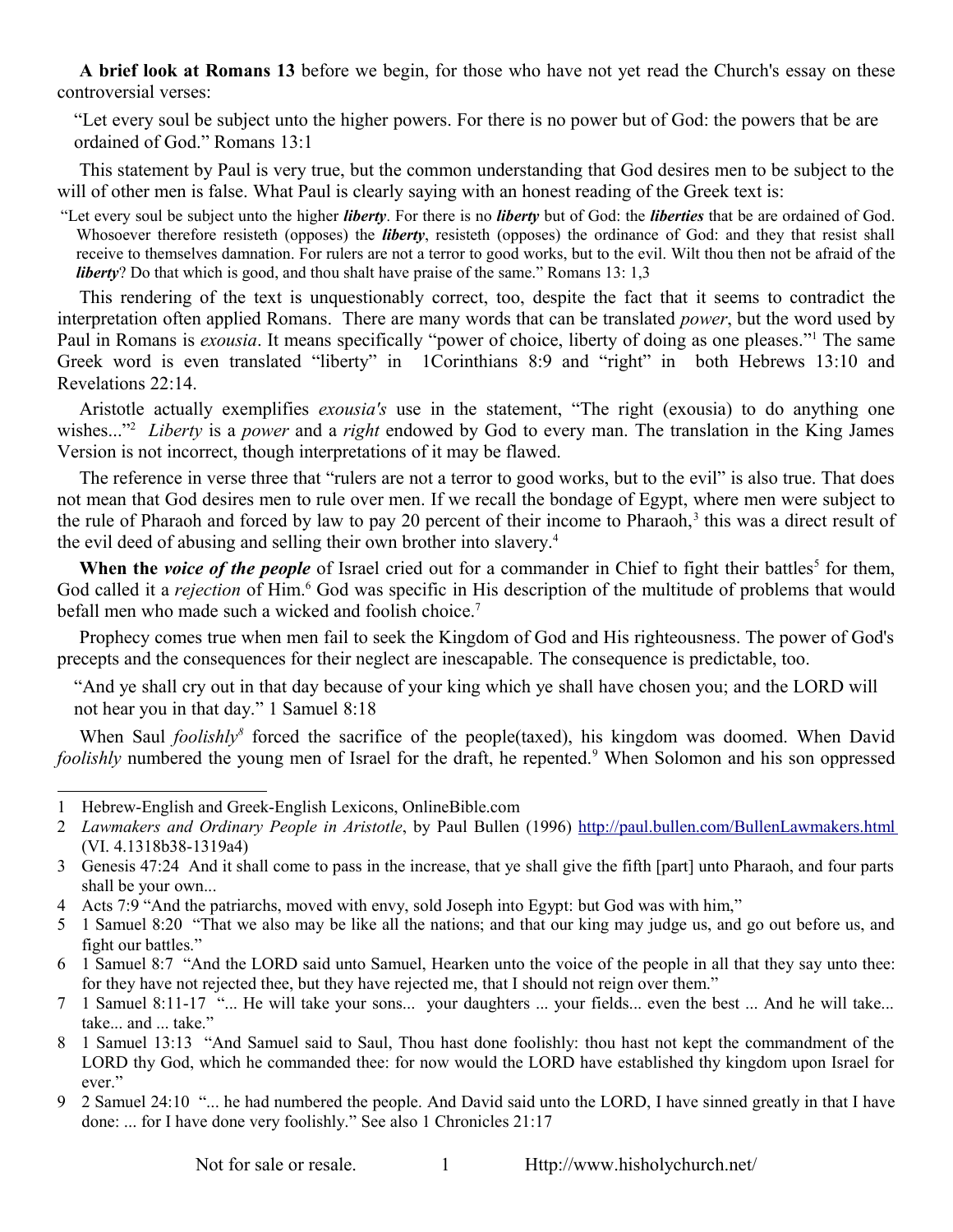the people,<sup>[10](#page-2-0)</sup> they repented from their sin of rejecting God, that a man should rule over them. But as the *evil* had already been set in motion, the nation was divided and conquered.

"Go and cry unto the gods which ye have chosen; let them deliver you in the time of your tribulation." Judges 10:14

There are other verses that may lead to confusion if not seen in the context of the spirit of love and the dominion of God:

"But chiefly them that walk after the flesh in the lust of uncleanness, and despise government. Presumptuous [are they], self-willed, they are not afraid to speak evil of dignities." 2 Peter 2:10

Everywhere else the word is translated as *government;* in 2 Peter 2 it is translated *dominion*. [11](#page-2-1) If *dominion* is a right and responsibility endowed by God, and men give that divine inheritance away in exchange for comforts of the flesh, then have we *despised the dominion* of God?

"Then Jacob gave Esau bread and pottage ... thus Esau despised [his] birthright." Genesis 25:34

**From Cain to Nimrod,** or from Pharaoh to Caesar, governments were instituted by men who would not be ruled by God. God's punishment has not the vengeful purpose that is sometimes applied to God by men. It is God's desire to draw man to the natural state for which he was created. The *terror* of tyrants come from the sin of the wicked. The sting that results from that sin is a *gift* to awaken man to the wisdom of repentance.

The Bible says in James that you should:

"Submit yourselves therefore to God. Resist the devil, and he will flee from you." James 4:7

The word devil here is *diabolos* and is often applied to those "opposing the cause of God." God's cause is to free men, not to put them in bondage. If we desire to set men free, evil will flee from our hearts.

"Then Peter and the [other] apostles answered and said, We ought to obey God rather than men." Acts 5:29

Should we submit to God or men? Should we ever go under authority or sell ourselves into bondage in exchange for free bread or pottage?

But we also see Peter say that you should:

"Submit yourselves to every ordinance of man for the Lord's sake: whether it be to the king, as supreme;" 1 Peter 2:13

If we look at this verse word by word and put it into the context of the whole scripture we may see it in a new light.

First, the Greek word *Oun*<sup>[12](#page-2-2)</sup> is not translated in King James version. The meaning of *oun* is *consequently* or *therefore*. Peters verse 13 is an instruction in relation to prior statements.

"Having your conversation honest among the Gentiles: that, whereas they speak against you as evildoers, they may by [your] good works, which they shall behold, glorify God in the day of visitation." 1 Peter 2:12

We must always read the Bible in the context of the whole Gospel of the Kingdom of God. Jesus preached that Kingdom is *at hand*. While all the Jews of Judea did not accept Him as the king, thousands of people did...at His entry into Jerusalem, and at Pentecost.

<span id="page-2-0"></span><sup>10</sup> 2 Chronicles 10:11 "For whereas my father put a heavy yoke upon you, I will put more to your yoke: my father chastised you with whips, but I [will chastise you] with scorpions."

<span id="page-2-1"></span><sup>11</sup> "Likewise also these filthy dreamers defile the flesh, despise **dominion** , and speak evil of dignities." Jude 1:8 See Eph. 1:2, Col. 1:16, 2 Peter 2:10

<span id="page-2-2"></span><sup>12</sup> oun 1) then, therefore, accordingly, consequently, these things being so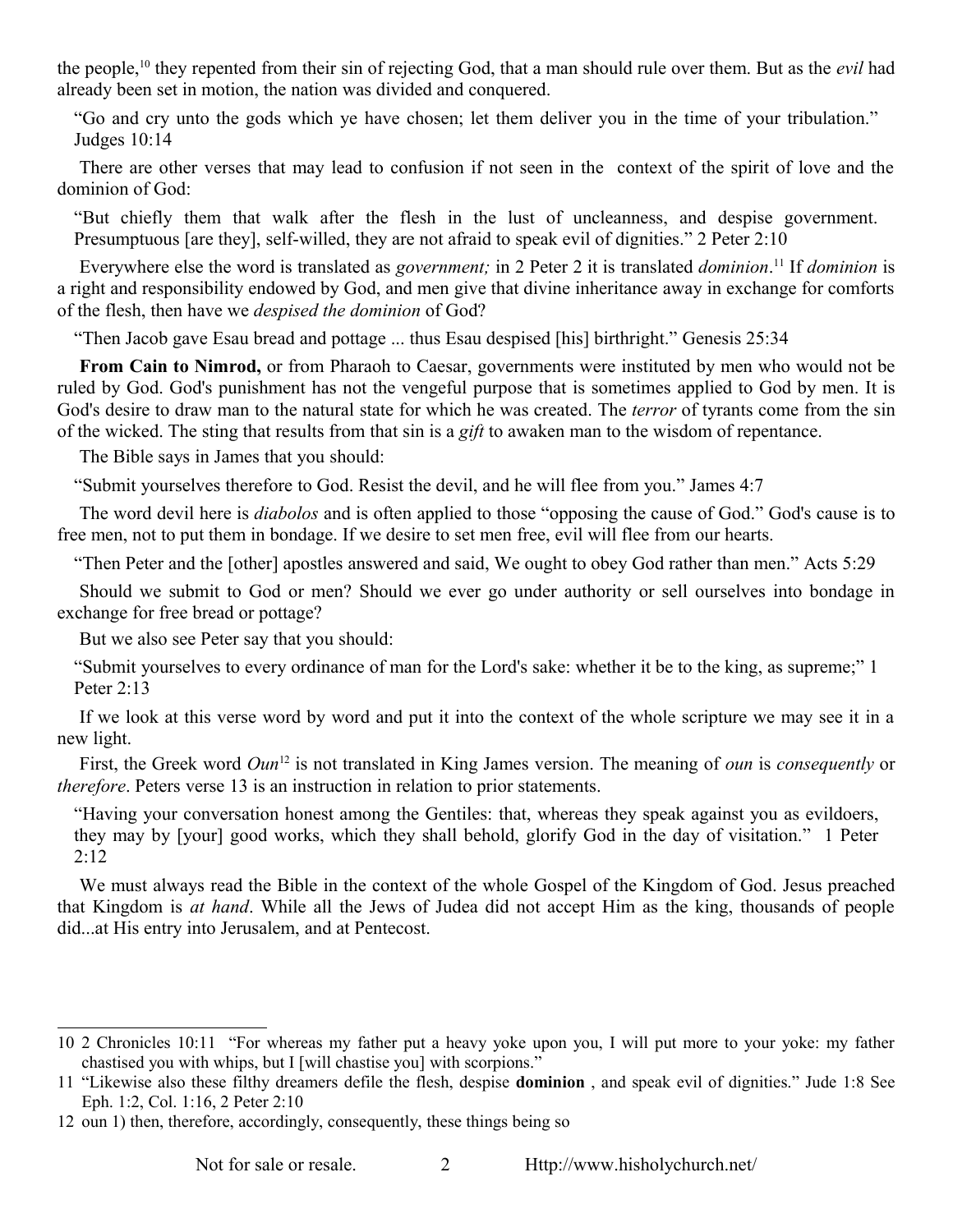All who accepted Him as the Messiah<sup>[13](#page-3-0)</sup> were cast out<sup>[14](#page-3-1)</sup> of the religion of the Pharisees. That means they would get no benefits or aid from their government, no "Corban." Both the "world" of Rome, and Judea at that time, provided for their needy in society through their civil temples. They collected contributions from the people to provide welfare for the the widows, orphans, and needy of their societies.

About 78 BC, the Pharisees, which were a political party, thought they had a better idea and decided to create a socialist state that could exercise authority over the people. They managed to enact a law to enforce the collection of temple tribute for those who would become a member.<sup>[15](#page-3-2)</sup> The right hand of government increased its power while reducing the status of the people. The people lost the spiritually maturing benefit of exercising charity in freedom and their right to choose.

All governments expand their power or influence over the people by offers of gifts, gratuities, and benefits, in schemes that require a decrease in their individual *right to choose* what they will contribute, to whom and for what purpose. Someone else will have their power of choice.

**Herod's** *grand scheme* of a vast membership were *baptized,* after an *application* and the prescribed fees, with annual contributions collected and recorded by the scribes in a system called Corban. Members were given a white stone as ID,[16](#page-3-3) and Herod was able to expand his hope of a kingdom of God on earth by this *religious system* of social security (Corban) and statutory enforced collection of its taxed membership. Pilate "... used the sacred treasure of the temple, called corban (qorban), to pay for bringing water into Jerusalem by an aqueduct. A crowd came together and clamored against him..."[17](#page-3-4) because those funds were for their welfare, but their welfare system had brought them into bondage.

"Let their table become a snare before them: and that which should have been for their welfare, let it become a trap." Psalms 69:22

Because this precept of God is so fundamental, Paul repeats it:

"And David saith, Let their table be made a snare, and a trap, and a stumblingblock, and a recompence unto them:" Romans 11:9[18](#page-3-5)

Why do I say this social security system was religious?

"Pure religion and undefiled before God and the Father is this, to visit<sup>[19](#page-3-6)</sup> the fatherless and widows in their affliction, [and] to keep himself unspotted from the world." James 1:27

The Greek word for *world* in this verse is defined as "an apt and harmonious arrangement or constitution, order, government" and comes the Greek word *komizo,* defined "to care for, take care of, provide for."

Christ's Kingdom offered the same religious benefits, care, and assistance as the "world", but was dependent on faith, hope, and charity to provide the resources of its government, as God has always intended.

Other nations offer *social contracts[20](#page-3-7)* that *bind* its *members.* These subject citizens have *duties incumbent[21](#page-3-8)*

- <span id="page-3-0"></span>13 Messiah, in Greek it would be the word Christos, was a term applied to Kings of Israel like David. It means Anointed. Christ meant king.
- <span id="page-3-1"></span>14 John 9:22 "These [words] spake his parents, because they feared the Jews: for the Jews had agreed already, that if any man did confess that he was Christ, he should be put out of the synagogue."
- <span id="page-3-2"></span>15 Salome- Alexandra (about 78 BC), that the Pharisaical party, being then in power, had carried an enactment by which the Temple tribute was to be enforced at law. Alfred Edersheim's book *The Temple*.
- <span id="page-3-3"></span>16 "The missionaries… with their... white stones, would come back with the same wallets full of money, in foreign currency. Once put into Jewish currency by the money-changers [porters of the temple], it would be stored in vaults ...Herod's scheme of initiation into a new form of Judaism was immensely successful...."*Jesus and the Riddle of the Dead Sea Scrolls* by Barbara Thiering, Harper Collins**:** 1992
- <span id="page-3-4"></span>17 The Aqueduct- Josephus, War 2.175-177, Antiq 18.60-62
- <span id="page-3-5"></span>18 Ex20:17, 23:32, 34:12...; Pr1:10, 23:1...; Ro13:9, Mr7:22, Mt5:34, Ja5:12
- <span id="page-3-6"></span>19 Episkeptomai " to look upon or after ... have care for, provide for:"
- <span id="page-3-7"></span>20 2 Corinthians 6:16 And what agreement hath the temple of God with idols? for ye are the temple of the living God; as God hath said, I will dwell in them, and walk in [them]; and I will be their God, and they shall be my people.
- <span id="page-3-8"></span>21 Romans 13:8 Owe no man any thing, but to love one another: for he that loveth another hath fulfilled the law.

Not for sale or resale. 3 Http://www.hisholychurch.net/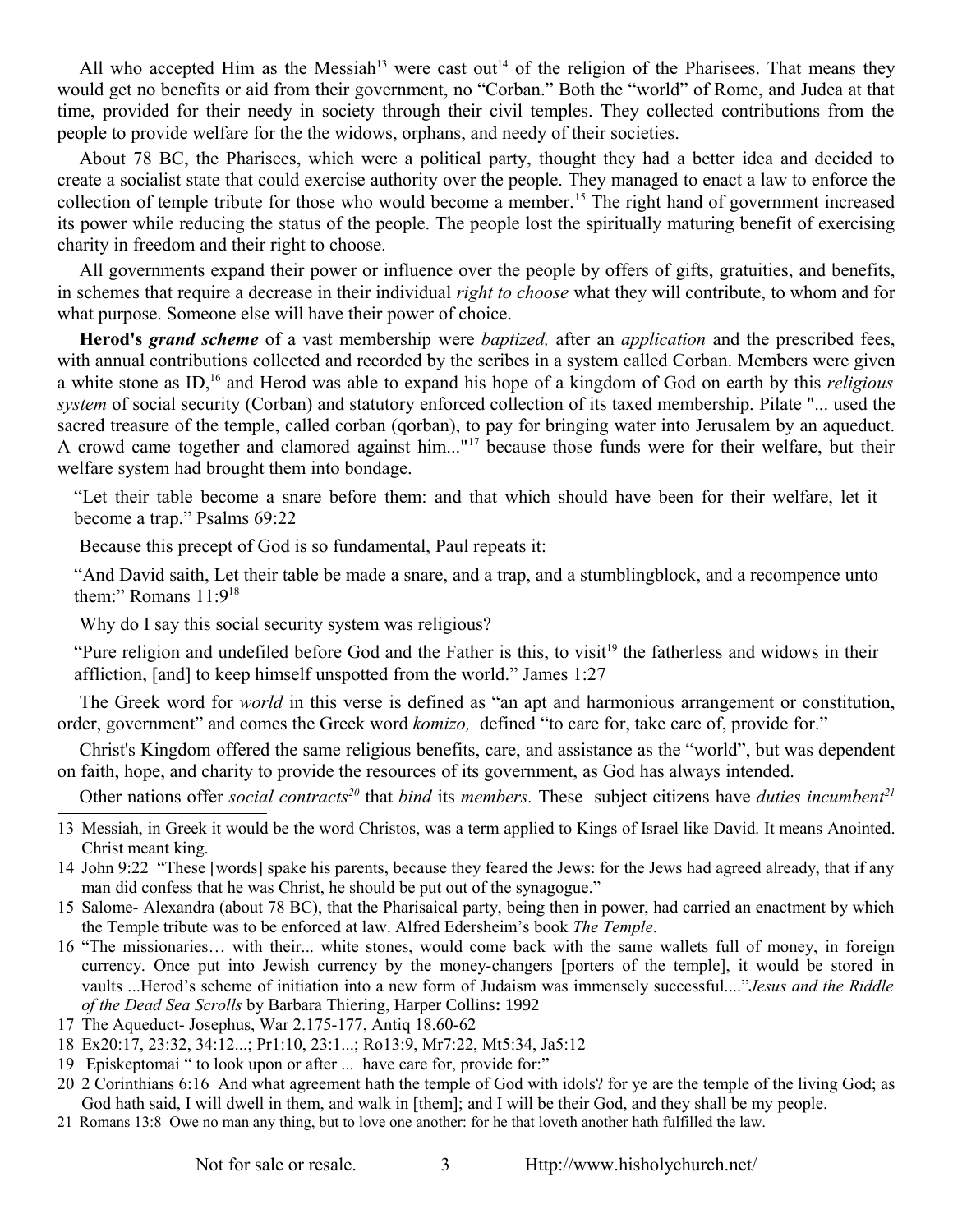including *full faith[22](#page-4-0)* and *allegiance*. [23](#page-4-1) These were the *benefactors* who *exercised authority one over the other* that Christ told us we were *not to be like*<sup>[24](#page-4-2)</sup> when He appointed the Kingdom to His ambassadors.<sup>[25](#page-4-3)</sup>

This is why 1 Peter 2:12 talks about our conduct among the Gentiles. The word *Gentiles* is from *ethnos* meaning *other nations.* The Kingdom is a nation at hand but it does not *exercise authority* over the people. Like Herod's kingdom, it had members all over the world, but unlike Herod's kingdom, Christ's Kingdom was based on the perfect law of liberty and free will choice spoken of by Paul.

**"The union and discipline of the Christian republic"** was praised by Edward Gibbon concerning the early Church, as "it gradually formed an independent and increasing state in the heart of the Roman Empire."[26](#page-4-4)

The word 'conversation' in 1 Peter 2:12 has the meaning of *conduct,* and is translated from the Greek word *anastrophe[27](#page-4-5)* which is from *anastrepho*[28](#page-4-6) meaning to *"to turn upside down, overturn, to turn back."* 

We see a variation of that same word referencing *Jason and certain brethren* accused of *turning the world upside down* in Thessalonica.

"And when they found them not, they drew Jason and certain brethren unto the rulers of the city, crying, These that have turned the world upside down are come hither also;" Acts 17:6

The nature of the charge was that they were doing *contrary to the decrees of Caesar,* saying that there was *another king*. These acts were upsetting the *rulers,* so much so that they were arrested and appear to have been forced to post a bond in order to get out of jail. Then Paul and Silas were sent away in secret and went to Berea where many *believed* after researching the scriptures.<sup>[29](#page-4-7)</sup>

**Believed what?** What was so controversial to the rulers and citizens, and what were they discovering in Berea?

Paul did explain that Jesus came and suffered for them, and that he was the *Christ*. *Christ* meant *Anointed* or *Messiah* which have been terms used to identify the king of Israel or Judea since King David. Jesus had been proclaimed King by foreign rulers from the east, and by the people of Jerusalem who hailed him as the highest son of David. Pilate, as procurator of Rome, had officially proclaimed *Jesus as the King of the Jews*. Christians like Paul claimed this Christ as King, and preached His government. Agrippa recognized their political position. By Christ's sacrifice and death, He sealed the truth of His Kingship in His innocent blood.<sup>[30](#page-4-8)</sup>

Jesus' Kingship was very controversial. He was restoring every man to his possession and family.<sup>[31](#page-4-9)</sup> The

<span id="page-4-0"></span><sup>22</sup> Matthew 6:30 "Wherefore, if God so clothe the grass of the field, which to day is, and to morrow is cast into the oven, [shall he] not much more [clothe] you, O ye of little faith?" Mark 11:22 "... Have faith in God."

<span id="page-4-1"></span><sup>23</sup> Acts 5:29 "Then Peter and the [other] apostles answered and said, We ought to obey God rather than men."

<span id="page-4-2"></span><sup>24</sup> Matthew 20:25, Mark 10:42, Luke 22:25.

<span id="page-4-3"></span><sup>25</sup> Luke 22:29 "And I appoint unto you a kingdom, as my Father hath appointed unto me;" See also Matthew 21:43, Luke 12:32

<span id="page-4-4"></span><sup>26</sup> *The Decline And Fall Of The Roman Empire*, Edward Gibbon. Chapter XV.

<span id="page-4-5"></span><sup>27</sup> 391 anastrophe from 'anastrepho' 1) manner of life, conduct, behaviour...

<span id="page-4-6"></span><sup>28</sup> 390 anastrepho [return 2, have conversation 2, live 2, abide, overthrow, behave (one's) self, be used, pass] 1) to turn upside down, overturn ...

<span id="page-4-7"></span><sup>29</sup> Acts 17:7-11 Whom Jason hath received: and these all do contrary to the decrees of Caesar, saying that there is another king, [one] Jesus. And they troubled the people and the rulers of the city, when they heard these things. And when they had taken security of Jason, and of the other, they let them go. And the brethren immediately sent away Paul and Silas by night unto Berea: who coming [thither] went into the synagogue of the Jews. These were more noble than those in Thessalonica, in that they received the word with all readiness of mind, and searched the scriptures daily, whether those things were so.

<span id="page-4-8"></span><sup>30</sup> Col. 2:14 "Blotting out the handwriting of ordinances that was against us, which was contrary to us, and took it out of the way, nailing it to his cross;"

<span id="page-4-9"></span><sup>31</sup> Leviticus 25:10 "And ye shall hallow the fiftieth year, and proclaim liberty throughout [all] the land unto all the inhabitants thereof: it shall be a jubile unto you; and ye shall return every man unto his possession, and ye shall return every man unto his family."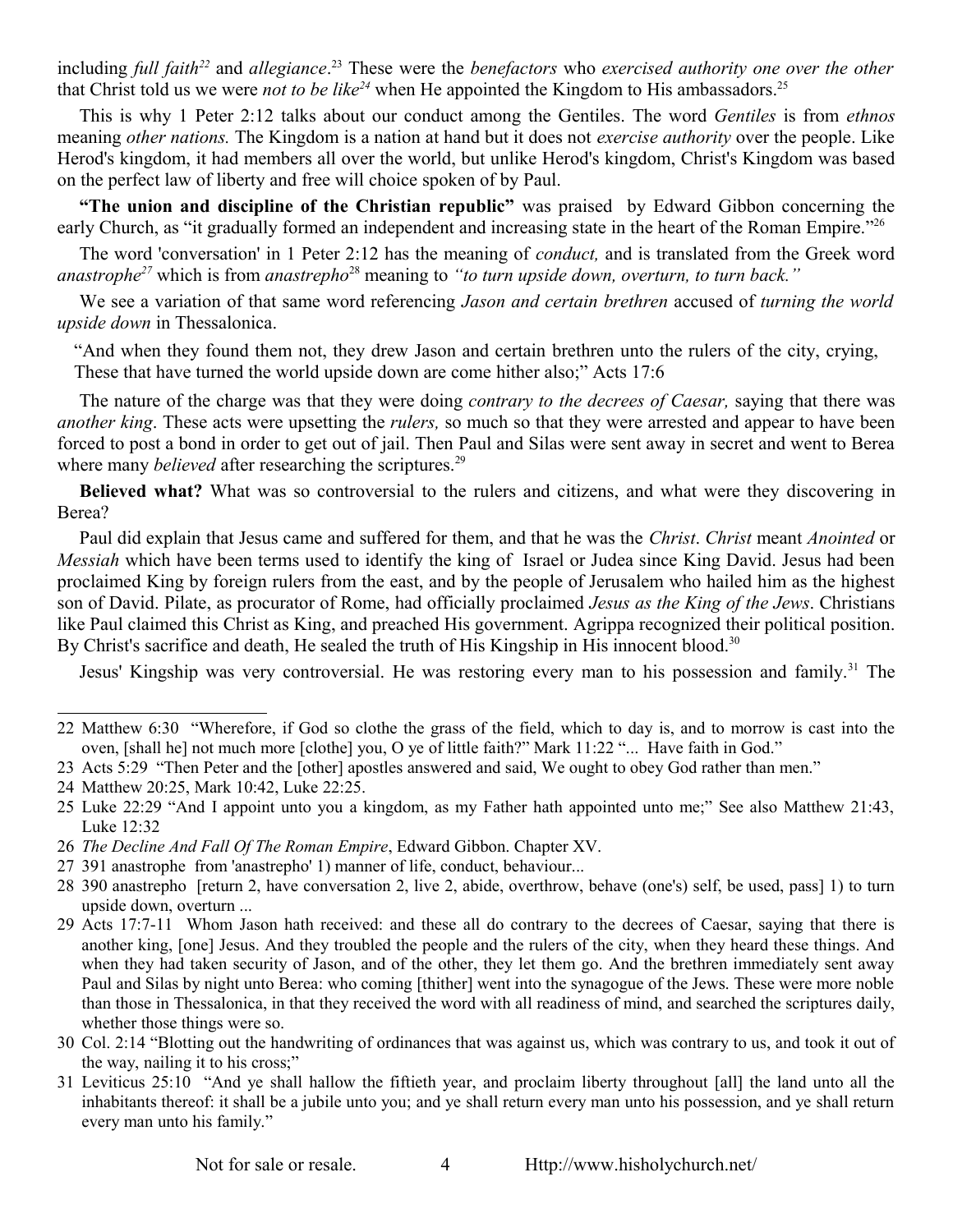Kingdom of God is a network of families coming together under the perfect law of liberty,<sup>[32](#page-5-0)</sup> binding themselves by faith, hope, and charity,<sup>[33](#page-5-1)</sup> rather than social contracts<sup>[34](#page-5-2)</sup> with civil *benefactors* who *exercise authority one over the other.*

The early Church did not *pray* to the *Patronus of Rome*[35](#page-5-3) for mercy and justice, nor for *free bread*. Christians prayed to *Our Father who art in Heaven*<sup>[36](#page-5-4)</sup> for forgiveness, as they showed forgiveness for others, and for their *daily bread*. Christian bread was contributed freely by the *thanksgiving* of Christ's faithful believers. Anyone who professed Christ was cast out of the social welfare system, Corban, of the Pharisees at Herod's golden temple that *made the word of God to none effect.*

"Making the word of God of none effect through your tradition, $37$  which ye have delivered: and many such like things do ye." Mark 7:13

**Corban is** *sacrifice*. It is also translated *offering, oblation, offered, sacrifice,* and *treasury* in the Bible. The purpose of the sacrifice was to care for the needy of society, which included anyone who did not have sufficient resources within their family to provide for a crisis. Corban has been a part of all governments and societies of man.

Corban was a religious Rite for the welfare of the people. Cain, Nimrod, Pharaoh, Caesar, and Herod were benefactors in the provision of *free bread* by forcing the sacrifice, the *contributions,* of the people.

The followers of Jesus the Christ also made provision to care for the needy of their society. They accomplished this without the *benefactors* of the "world" which *exercised authority* over the contributions of the people.[38](#page-5-6) *Pure Religion* was providing for society in a way that was unspotted by the covetous authoritarianism of the "world".

"And he said unto them, The kings of the Gentiles exercise lordship over them; and they that exercise authority upon them are called benefactors. But ye shall not be so:" Luke 22:25. Also Matthew 20:25, Mark 10:42.

Early Rome, the Republic, depended entirely on the distribution of charity through the congregation of the family hearths. These networked families provided for the welfare needs of their society.

Public works projects, commercial ventures, and even war was financed through similar fund raising institutions or temples. This community, in affluence and apathy, eventually built temples to manage services on a centralized governmental scale with a broadened scope. By 70 B.C., a bread dole was *decreed,* distributing free bread to 40,000 adult males which increased over the centuries to include over 300,000.

There was little need for individual charity with the *government* taking over this responsibility. Every year,

<span id="page-5-0"></span><sup>32</sup> James 1:25 "But whoso looketh into the perfect law of liberty, and continueth [therein], he being not a forgetful hearer, but a doer of the work, this man shall be blessed in his deed."

<span id="page-5-1"></span><sup>33</sup> 1 Corinthians 13:13 "And now abideth faith, hope, charity, these three; but the greatest of these [is] charity."

<span id="page-5-2"></span><sup>34</sup> Ex. 23:32 "Thou shalt make no covenant with them, nor with their gods." Ex 34:12 "Take heed to thyself, lest thou make a covenant with the inhabitants of the land whither thou goest, lest it be for a snare..."

<sup>•</sup> 2 Cor. 6:16 And what agreement hath the temple of God with idols? for ye are the temple of the living God; as God hath said, I will dwell in them, and walk in [them]; and I will be their God, and they shall be my people.

<sup>•</sup> Matthew 5:34 But I say unto you, Swear not at all; neither by heaven; for it is God's throne:... for whatsoever is more than these cometh of evil.

<sup>•</sup> James 5:12 But above all things, my brethren, swear not, neither by heaven, neither by the earth, neither by any other oath: but let your yea be yea; and [your] nay, nay; lest ye fall into condemnation.

<span id="page-5-3"></span><sup>35</sup> Title for Caesar, *Patronus of Rome* means *Our Father who art in Rome*.

<span id="page-5-4"></span><sup>36</sup> Matthew 6:9 After this manner therefore pray ye: Our Father which art in heaven, Hallowed be thy name.... Give us this day our daily bread.

<span id="page-5-5"></span><sup>37</sup> paradosis from 3860; -tradition 12, ordinance 1 1) giving up, giving over 1a) the act of giving up 1b) the surrender of cities

<span id="page-5-6"></span><sup>38</sup> Acts 11:29 Then the disciples, every man according to his ability, determined to send relief unto the brethren which dwelt in Judaea: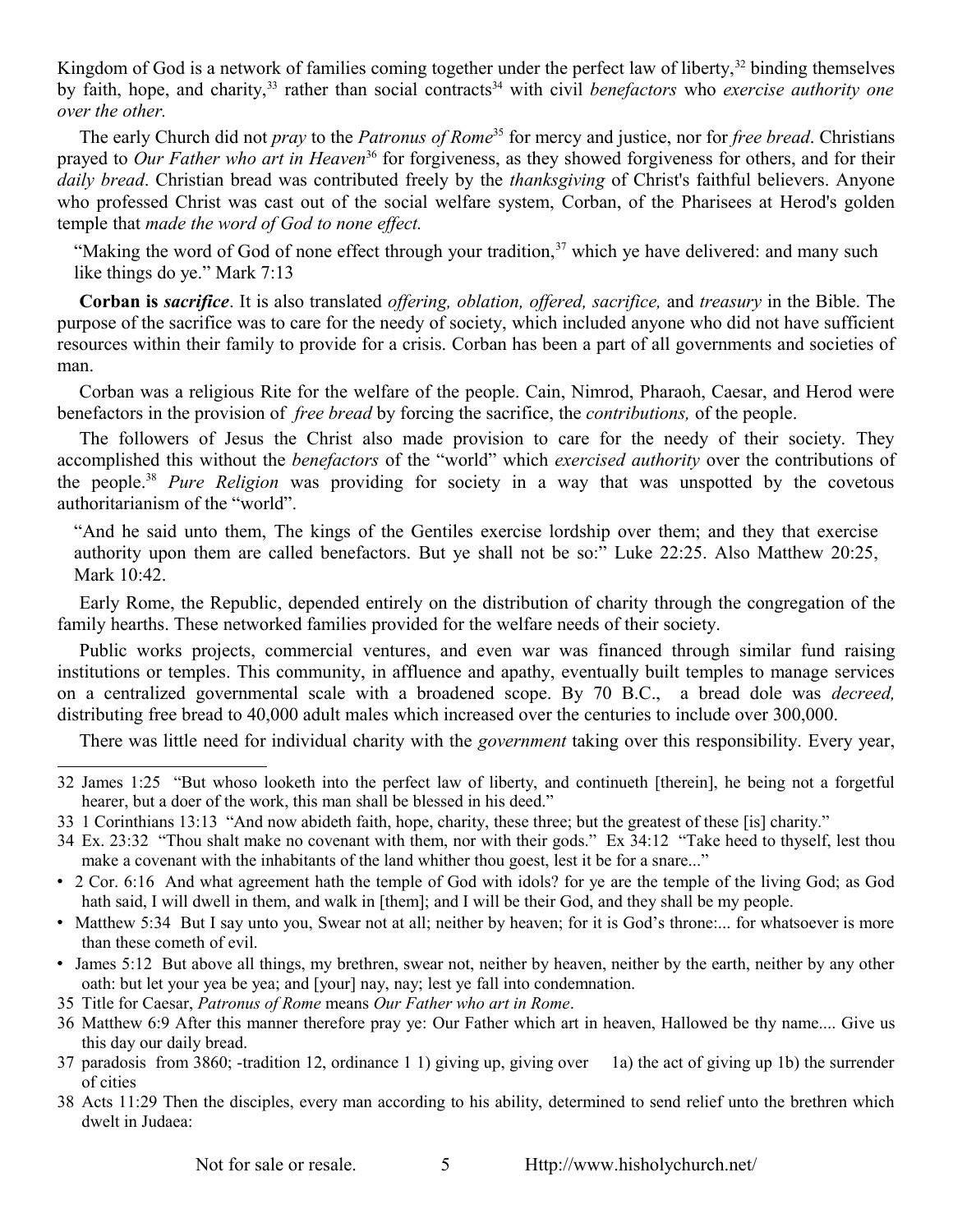500,000,000 bushels of grain were imported from Egypt alone. This grain was stockpiled and redistributed daily from warehouses along Trajan's dock, covering over 160 acres. With these massive government giveaway programs in place, the local farmers needed to be subsidized, and charity died from neglect.

As the republic moved away from voluntarism and charity, the people were seduced by the temptation of *easy entitlements* offered by *benefactors* who *exercised authority*. The voluntary charitable network which had bound families together into a strong society was gradually replaced by an authoritarian system which imposed a civil duty and legal obligation to contribute. A once titular leadership became lawmakers whose authority and power was soon centralized into the hands of one Caesar or dictator after another, until Rome declined and fell.

"Protection draws to it subjection; subjection protection"<sup>[39](#page-6-0)</sup>

It has always been common practice to expand the power of government through the offer of social contracts and schemes to an acquiescing, if not consenting, populace by enticing people with benefits and promises provided at the expense of their neighbors.

"The real destroyers of the liberties of the people is he who spreads among them bounties, donations, and henefits<sup>"</sup>

The Bible warns over and over again concerning such covetous foolishness.<sup>[41](#page-6-2)</sup> The modern Church, through ignorance or design, has subverted the meaning and intent of the authors and followed an illicit and covetous path, while neglecting the path of God's righteousness.

**The unrighteous path** is the unrighteous mammon. Mammon is not money, although money may represent a form of mammon. Mammon is *entrusted wealth;*[42](#page-6-3) like the camp of the golden calf, people deposit their wealth under the control of another. Jesus compares *God and mammon* as two masters, both requiring service and bestowing benefits and grace upon its faithful members. One will *fail*, the other is *everlasting*.

"And I say unto you, Make to yourselves friends of the mammon of unrighteousness; that, when ye fail, they may receive you into everlasting habitations.... If therefore ye have not been faithful in the unrighteous mammon, who will commit to your trust the true [riches]?" Luke 16:9-11

Jesus also tells us to be faithful with the unrighteous mammon, while we should pursue the righteous. We should not be cheating the present master while we are in the process of seeking the Kingdom.

The people in Egypt were required to pay their *tale of bricks,* but they gleaned in the field for their *straw*. These are metaphors where the *tale* was what they owed the government, and *straw* was their entitlements and benefits. As these systems decline, so do their benefits, but the burden increases upon the people and they cry out to the true God.<sup>[43](#page-6-4)</sup>

If men understood that these systems of entrusting *benefactors* who *exercise authority* with the wealth and welfare of the people snares them in a plague of bondage, then they might not seek the *flesh pots[44](#page-6-5)* of Egypt,

<span id="page-6-0"></span>39 Protectio trahit subjectionem, subjectio protectionem. Coke, Littl. 65.

- <span id="page-6-2"></span>41 Psalms 69:22, Romans 11:9, Exodus 20:17, 23:32, 34:15, Proverbs 1:10.., 23:1-3, Romans 13:9, Mark 7:22, Matthew 5:34, James 5:12
- <span id="page-6-3"></span>42 "Mammon, an Aramaic word mamon "wealth" … derived from Ma'amon, something entrusted to safe keeping. Encyclopedia Britannica.
- <span id="page-6-4"></span>43 Exodus 5:8-18 And the tale of the bricks, ... ye shall lay upon them; ye shall not diminish ought thereof: for they be idle; therefore they cry, saying, Let us go and sacrifice to our God.... Go therefore now, and work; for there shall no straw be given you, yet shall ye deliver the tale of bricks.
- <span id="page-6-5"></span>44 Exodus 16:3 "And the children of Israel said unto them, Would to God we had died by the hand of the LORD in the land of Egypt, when we sat by the flesh pots, [and] when we did eat bread to the full; ..."
- Ezekiel 11:3-11 "... let us build houses: this [city is] the caldron, and we [be] the flesh... (7) Therefore thus saith the Lord GOD; Your slain whom ye have laid in the midst of it, they [are] the flesh, and this [city is] the caldron: .... (11) This [city] shall not be your caldron, neither shall ye be the flesh in the midst thereof; [but] I will judge you in the border of Israel:"
- Leviticus 26:29 "And ye shall eat the flesh of your sons, and the flesh of your daughters shall ye eat."

Not for sale or resale. 6 Http://www.hisholychurch.net/

<span id="page-6-1"></span><sup>40</sup> Plutarch, 2000 years ago.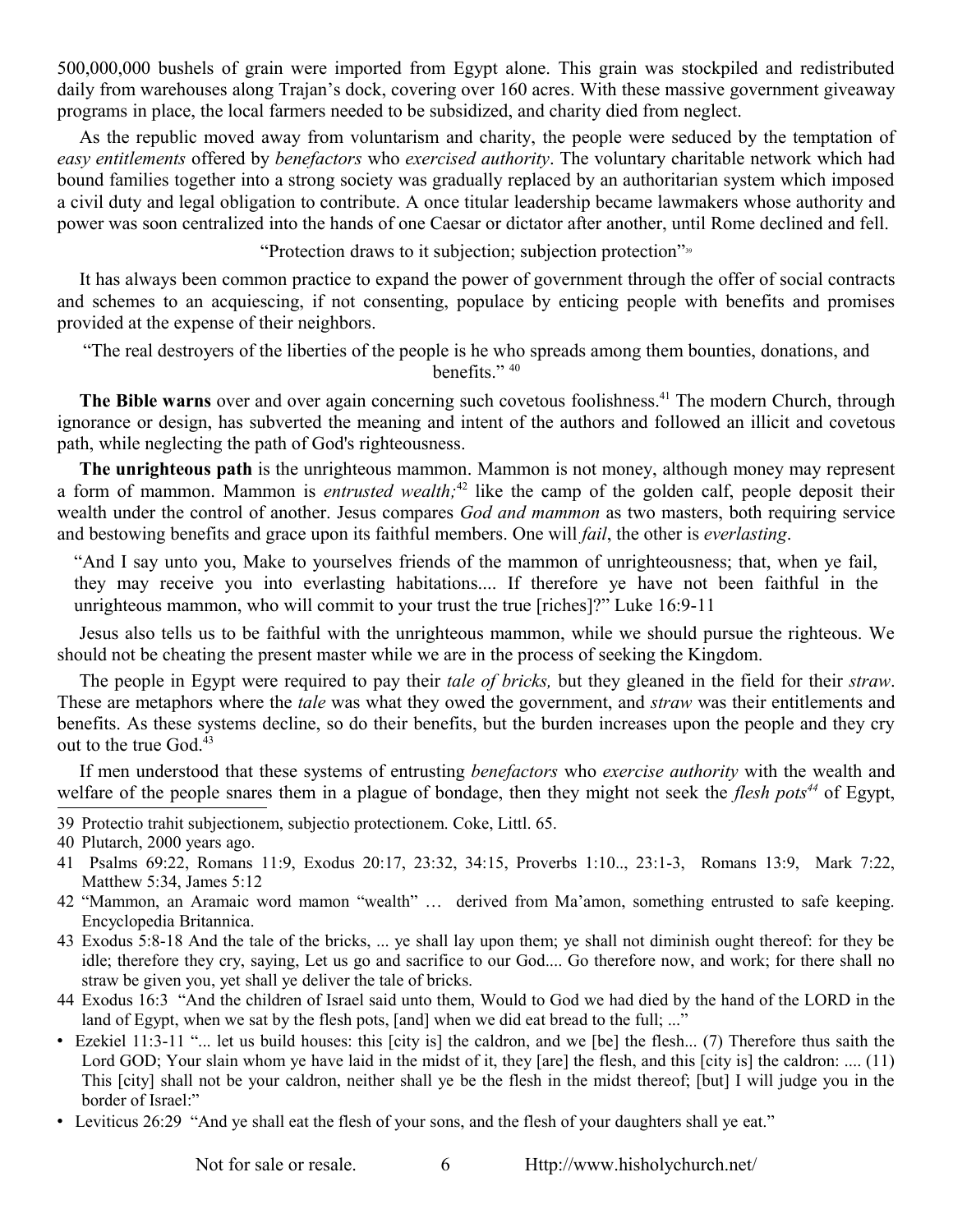Rome, and Herod, and pursue the righteous path of God.

**During the Christian persecutions**, emperor Decius [249-251] required all to s*acrifice to the gods* of the temple. The purpose was not to please idols of stone, but to fill the treasury of the temples. The severe penalties were meant to intimidate their members. We see that "...the chiliarchs<sup>[45](#page-7-0)</sup> were calling upon each one by name from a roll."<sup>[46](#page-7-1)</sup>

**Inflation** had been staggering since the silver was removed from the denarii, and the endless fighting against the barbarian terrorists had drained the funds of government. In order to keep the people placated and passive, benefits would need to be provided. The government built temples and institutions used to manage those "mammon" funds.

There have been accusations that "The Emperor Decius, wishing to break and suppress the law of the Christians, issued his edicts throughout the world."[47](#page-7-2) Christians were not *of* that "world," nor were "believers" members on the "rolls" of the temples *or* partakers of its mammon.

Although Christians were separate, with their own law, anyone not participating in those systems of sacrifice were immediately suspect. This system of sacrifice and benefit was called Qorban by the Romans, Corban in the Bible, Korban in the Hebrew, and even Holy Qurbana.

All Corban is the same. The Corban of the Pharisees *made the word of God to none effect*. God had told the people to *love their neighbor as themselves* with freewill offerings through a system of voluntary charity managed by their public servants, the Levites. They were the public servants of a Kingdom, chosen by ten families in congregations and paid based on their service.<sup>[48](#page-7-3)</sup> The Church was no different.

"The hand of the diligent shall bear rule: but the slothful shall be under tribute." Proverbs 12:24

"Ye cannot drink the cup of the Lord, and the cup of devils: ye cannot be partakers of the Lord's table, and of the table of devils." 1 Cor. 10:21

The Pagans had their "*Liturgy"* from the Greek word *leitourgi* meaning "public service."[49](#page-7-4) The Christian *Liturgy* was not about singing, pious rhetoric, or vestments of modern religions. It was about the serving the public in congregations of the Kingdom of God, operating under the perfect law of liberty in true worship of God by actively loving one another in a religious system of, by, and for the people.

The Christian community was well-disciplined in their hearts and minds, and organized from the bottom up, through a system of charity rather than force. The Roman Mammon was failing. But the Christ's Mammon of righteousness successfully provided for Christian welfare.

Justin Martyr, in about AD 150, hoping to clear the misconceptions and prejudices surrounding Christianity, wrote the Emperor Antoninus Pius in defense of the Christian faith and allegiance to Christ:

"There is then brought to the president of the brethren bread and a vessel of wine mixed with water; and he taking them, gives praise and glory to the Father of the universe... And when the president has given thanks, and all the people have expressed their assent, those who are called by us deacons give to each of those present to partake of the bread and wine mixed with water over which the thanksgiving was pronounced, and to those who are absent they carry away a portion."

"And the wealthy among us help the needy ... and willing, give what each thinks fit; and what is collected is deposited with the president, who succours the orphans and widows and those who, through sickness or any other cause, are in want, and those who are in bonds and the strangers sojourning among us, and in a word takes care of all who are in need." (First Apology, Ch. 65-67)

<span id="page-7-4"></span>49 The American Heritage ® Dic. of the English Language, Fourth Edition.

<span id="page-7-0"></span><sup>45</sup> A commander of 1000.

<span id="page-7-1"></span><sup>46</sup> *Diocletian*, *Medieval Source Book*, De Mart. Pal. ch. 4.

<span id="page-7-2"></span><sup>47</sup> *Bibliotheca Hagiographica Latina*, II, p. 852. BHL [Passion]

<span id="page-7-3"></span><sup>48</sup> Numbers 7:5 "Take [it] of them, that they may be to do the service of the tabernacle of the congregation; and thou shalt give them unto the Levites, to every man according to his service."